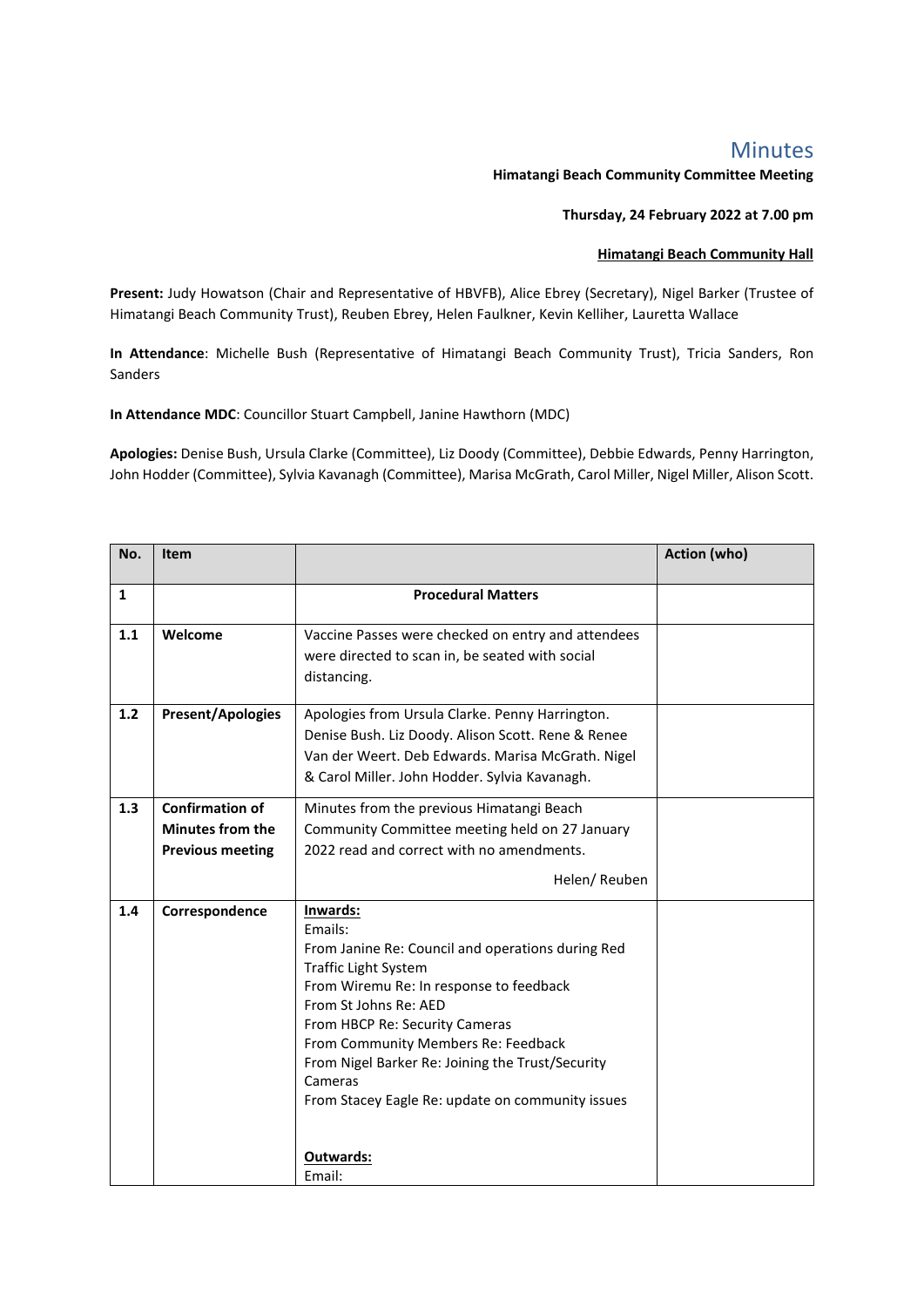| No. | Item                   |                                                                                                                                                                                      | Action (who)                       |
|-----|------------------------|--------------------------------------------------------------------------------------------------------------------------------------------------------------------------------------|------------------------------------|
|     |                        | To Wiremu with feedback from Community re:<br><b>Recycling Centre</b><br>To James re: Acacia Tree<br>Alice/Helen                                                                     |                                    |
| 1.5 | <b>Matters Arising</b> | Sewage malfunctions at Public Toilets- ongoing-                                                                                                                                      | <b>MDC</b>                         |
|     |                        | haven't heard any response to questions asked                                                                                                                                        |                                    |
|     |                        | Acacia Tree end of Fire Lane - Completed with Thanks                                                                                                                                 |                                    |
|     |                        | Recycling Centre $-$ ongoing-this is a work in progress.                                                                                                                             |                                    |
|     |                        | Glass bottles need to be separated.                                                                                                                                                  |                                    |
|     |                        | Community members have noticed that the area has<br>not been up kept of late, with no green glass container<br>and bins becoming full with recycling left on the<br>ground.          | <b>Reuben to contact</b><br>Wiremu |
|     |                        | Signage Review - ongoing                                                                                                                                                             |                                    |
|     |                        | 30km signs were apparently replaced prior to<br>Christmas 2021 and then removed again by unknown<br>persons.                                                                         |                                    |
|     |                        | 30km sign at beach entrance should suffice                                                                                                                                           |                                    |
|     |                        | No stopping signs - Completed with Thanks                                                                                                                                            |                                    |
|     |                        | In response to questions asked about who is<br>responsible for that section of beach entrance-the<br>official council road ends at the surf club                                     |                                    |
|     |                        | Bollard Reflectors - Completed with Thanks                                                                                                                                           |                                    |
|     |                        | Footpath Maintenance/ Sand removal - ongoing                                                                                                                                         |                                    |
|     |                        | The Mayor is in discussion with Hamish over the long<br>standing issues regarding<br>infrastructure/roading/stormwater.                                                              |                                    |
|     |                        | Stormwater drains are checked on a as required and<br>kerbed roads are swept regularly.                                                                                              |                                    |
|     |                        | Stormwater issues - ongoing Council upgrade 2023                                                                                                                                     |                                    |
|     |                        | Pumps and sumps are being checked regularly; MDC<br>are working with neighbours in the Hunia Terrace area<br>to monitor pump.                                                        |                                    |
|     |                        | Pump outlet is not blocked                                                                                                                                                           |                                    |
|     |                        | Upgrade to Stormwater is planned 2023                                                                                                                                                |                                    |
|     |                        | Security Cameras- ongoing Committee, Trust & Patrol                                                                                                                                  | <b>HBCT HBCP HBCC</b>              |
|     |                        | Nigel now a Trustee of Himatangi Beach Community<br>Trust, he is currently looking into Security Cameras<br>and hoping to find a solution. He has registered with<br>funding groups. |                                    |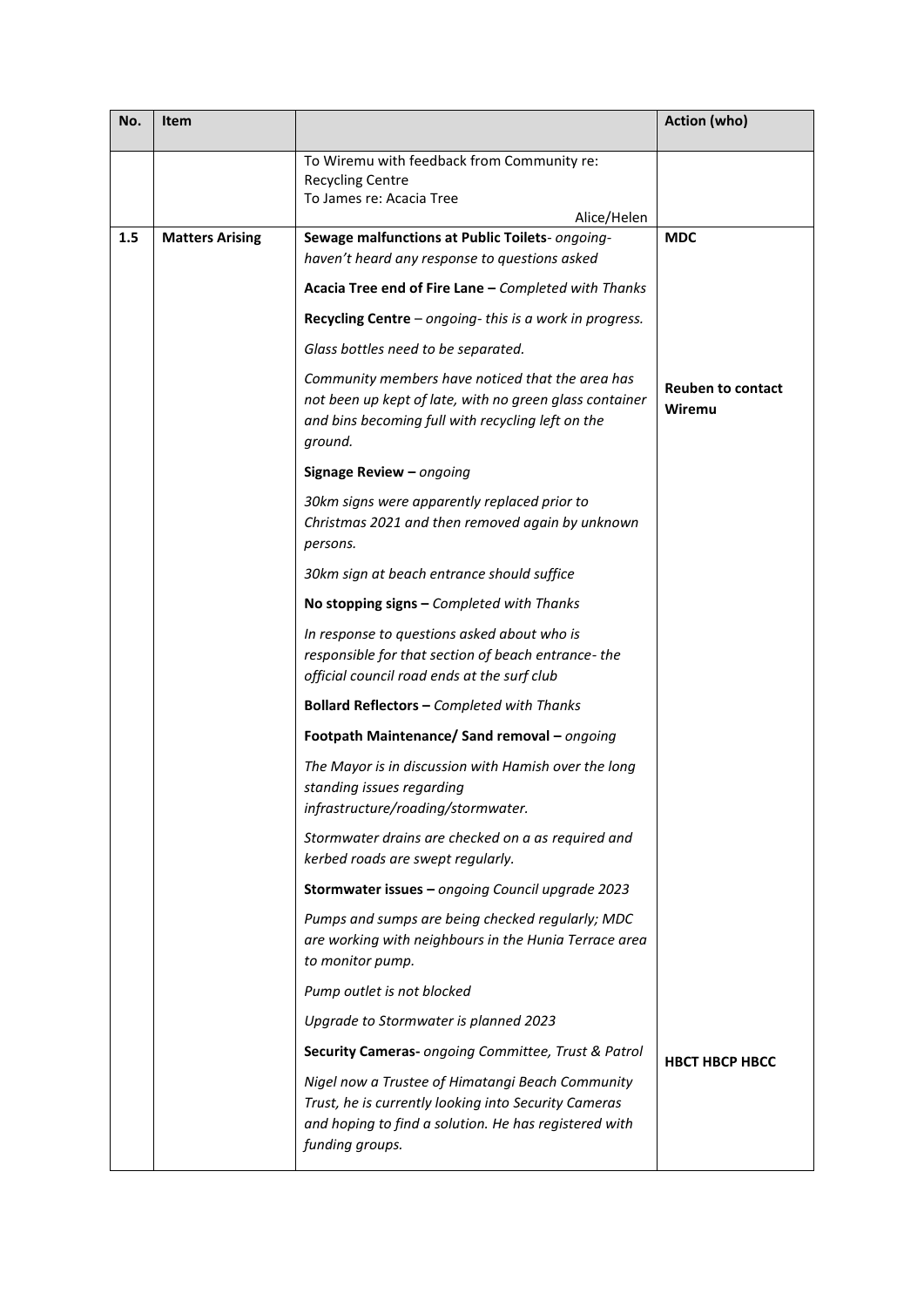| No.            | Item                              |                                                                                                                                                                                                                                                                                                                                                                         | <b>Action (who)</b> |
|----------------|-----------------------------------|-------------------------------------------------------------------------------------------------------------------------------------------------------------------------------------------------------------------------------------------------------------------------------------------------------------------------------------------------------------------------|---------------------|
|                |                                   | Communication Strategy $-$ awaiting feedback from<br>community, will include again with Feb minutes,<br>feedback to be discussed in March meeting.                                                                                                                                                                                                                      | <b>HBCC</b>         |
| $\overline{2}$ |                                   | <b>Items for Approval/Information</b>                                                                                                                                                                                                                                                                                                                                   |                     |
| 2.1            | <b>Finances</b>                   | Balance of the Himatangi Beach Community<br>Committee Project Fund for 2021/22 is \$3,000.00.<br>\$10,000 carried forward from previous years to go<br>towards the development of the tennis courts and<br>skate park. Should be spent this year on the Skate<br>Park                                                                                                   |                     |
| 2.2            | <b>Community Plan</b>             | Those that attended the meeting discussed the 2015<br>Community Plan under the guidance of Janine<br>We reviewed the vision and amended it as required,<br>then went through the three action plans and<br>amended as required.<br>Janine will provide the amended version for next<br>month's meeting.<br>Thanks, Janine, for all you support through this<br>process. | <b>MDC-Janine</b>   |
| 2.3            | Community<br>Projects             | N/A                                                                                                                                                                                                                                                                                                                                                                     |                     |
| 3              |                                   | <b>General Business</b>                                                                                                                                                                                                                                                                                                                                                 |                     |
|                |                                   | N/A                                                                                                                                                                                                                                                                                                                                                                     |                     |
| 3.1            | <b>Surf Club Report</b>           | N/A                                                                                                                                                                                                                                                                                                                                                                     |                     |
| 3.2            | <b>Fire Brigade Report</b>        | N/A                                                                                                                                                                                                                                                                                                                                                                     |                     |
| 3.3            | <b>Community Patrol</b><br>Report | N/A                                                                                                                                                                                                                                                                                                                                                                     |                     |
| 4              |                                   | <b>Council Matters</b>                                                                                                                                                                                                                                                                                                                                                  |                     |
|                |                                   | Councillor Stuart Campbell gave a brief update in<br>regards to Consultation of Representation of<br>Councillors; Rural, Urban and Maori wards.                                                                                                                                                                                                                         |                     |
| 5              |                                   | <b>Any Other Business</b>                                                                                                                                                                                                                                                                                                                                               |                     |